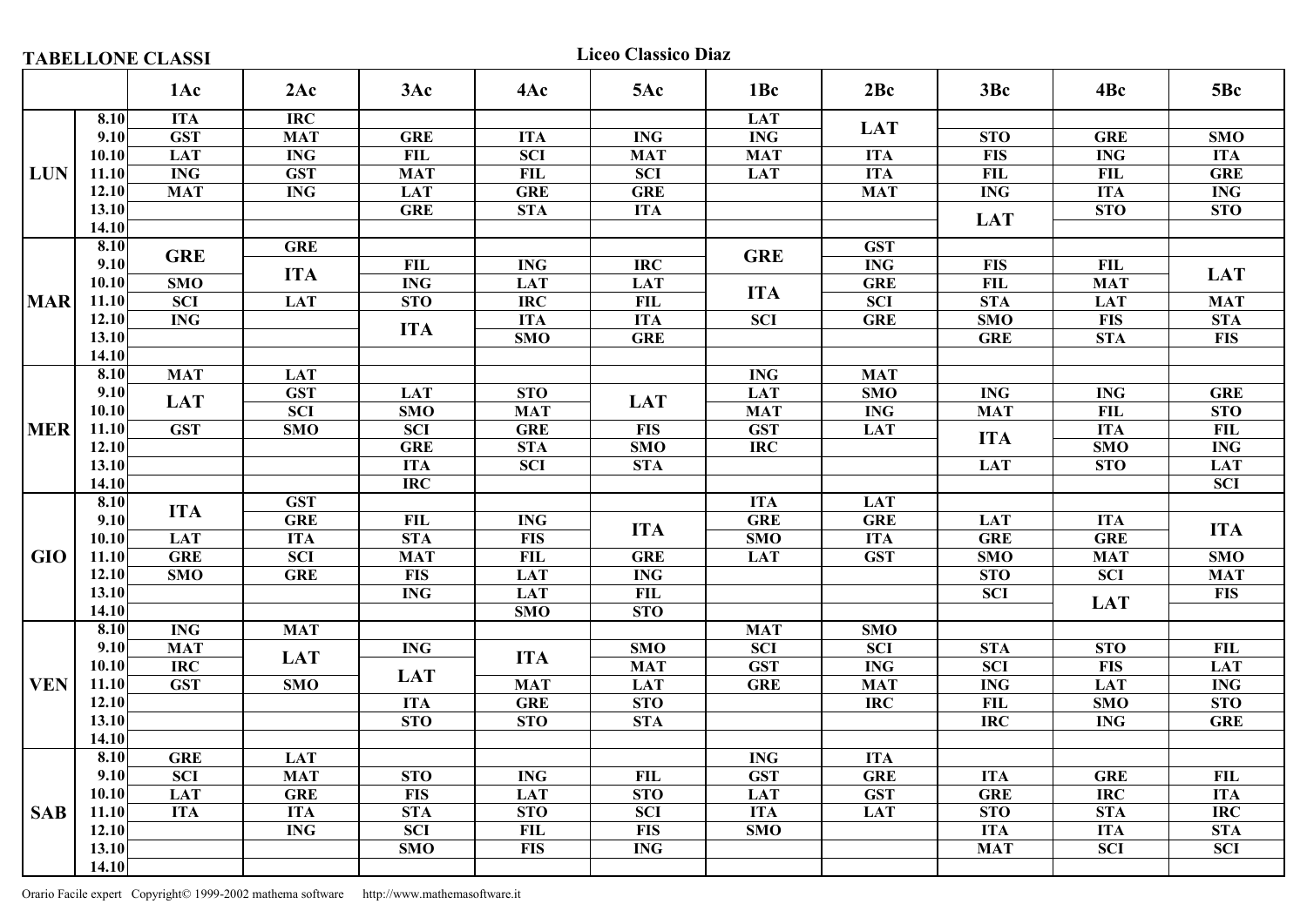|  | <b>TABELLONE CLASSI</b> |
|--|-------------------------|
|  |                         |

Liceo Classico Diaz

|            |       | 2Cc                     | 3Cc             | 4Cc                     | 5Cc        | 1Al                     | 2AI                     | 3AI              | 4Al            | <b>5Al</b>              | 1B1                     |
|------------|-------|-------------------------|-----------------|-------------------------|------------|-------------------------|-------------------------|------------------|----------------|-------------------------|-------------------------|
|            | 8.10  | <b>LAT</b>              |                 |                         |            | <b>ITA</b>              | <b>SPA</b>              |                  |                |                         | SPA                     |
|            | 9.10  | <b>GRE</b>              | <b>LAT</b>      | <b>SCI</b>              | <b>IRC</b> | <b>MAT</b>              | <b>FRA</b>              | <b>FIS</b>       | <b>ITA</b>     | $\overline{\text{STA}}$ | $\overline{\text{GST}}$ |
|            | 10.10 | <b>ITA</b>              | <b>GRE</b>      | <b>FIL</b>              | SMO        | <b>GST</b>              | <b>MAT</b>              | <b>MAT</b>       |                | <b>CONVFRA</b>          | <b>MAT</b>              |
| <b>LUN</b> | 11.10 | <b>GST</b>              | <b>FIS</b>      | <b>ING</b>              | <b>LAT</b> | $\overline{\text{IRC}}$ | <b>ING</b>              | <b>SPA</b>       | <b>SPA</b>     | STO                     | $\overline{SCI}$        |
|            | 12.10 |                         | <b>STO</b>      | <b>FIS</b>              | <b>STO</b> | <b>SPA</b>              |                         | <b>FRA</b>       | <b>ING</b>     | <b>FIL</b>              | <b>SMO</b>              |
|            | 13.10 |                         | <b>ITA</b>      | <b>MAT</b>              | <b>ING</b> |                         |                         | <b>CONVFRA</b>   | <b>FIL</b>     | <b>ITA</b>              |                         |
|            | 14.10 |                         | FIL             | <b>STO</b>              | FIL        |                         |                         |                  |                |                         |                         |
|            | 8.10  | <b>MAT</b>              |                 |                         |            | <b>SMO</b>              | <b>CONVING</b>          |                  |                |                         | <b>SPA</b>              |
|            | 9.10  | SMO                     | <b>SCI</b>      | <b>GRE</b>              | <b>STA</b> | <b>MAT</b>              | SMO                     | <b>STO</b>       | <b>FRA</b>     | <b>MAT</b>              | $\overline{\text{ING}}$ |
|            | 10.10 | $\overline{SCI}$        | STA             | <b>LAT</b>              | <b>FIS</b> | <b>CONVFRA</b>          | <b>LAT</b>              | <b>SPA</b>       | STA            | $\overline{FIS}$        | <b>FRA</b>              |
| <b>MAR</b> | 11.10 | <b>ING</b>              | SMO             | <b>STA</b>              | <b>ITA</b> | <b>ING</b>              | <b>GST</b>              | <b>ITA</b>       | <b>FIS</b>     | <b>CONVING</b>          | <b>ITA</b>              |
|            | 12.10 | <b>IRC</b>              | <b>ING</b>      | <b>ITA</b>              | <b>MAT</b> | <b>SPA</b>              | <b>CONVFRA</b>          | <b>ITA</b>       | STO            | <b>ING</b>              | <b>ITA</b>              |
|            | 13.10 |                         | <b>ING</b>      | $\overline{\text{ING}}$ | <b>GRE</b> |                         |                         | <b>MAT</b>       | <b>CONVFRA</b> | <b>FRA</b>              |                         |
|            | 14.10 |                         |                 |                         |            |                         |                         |                  |                |                         |                         |
|            | 8.10  | <b>LAT</b>              |                 |                         |            |                         | $\overline{SCI}$        |                  |                |                         | <b>LAT</b>              |
| <b>MER</b> | 9.10  | <b>GST</b>              | <b>MAT</b>      | <b>FIS</b>              | <b>ITA</b> | <b>ITA</b>              |                         | <b>STA</b>       | <b>SCI</b>     |                         | <b>MAT</b>              |
|            | 10.10 | <b>GRE</b>              |                 | <b>IRC</b>              | <b>GRE</b> | <b>GST</b>              | <b>ITA</b>              | <b>SPA</b>       | <b>CONVSPA</b> | <b>ITA</b>              | $\overline{\text{SMO}}$ |
|            | 11.10 | <b>MAT</b>              | <b>ITA</b>      | STO                     | <b>ING</b> | SMO                     | <b>MAT</b>              | <b>CONVSPA</b>   | <b>SPA</b>     | <b>STA</b>              | <b>CONVFRA</b>          |
|            | 12.10 | <b>ITA</b>              | STO             | FL                      | <b>LAT</b> |                         | $\overline{\text{ING}}$ | <b>FIS</b>       | SMO            | <b>CONVSPA</b>          | <b>FRA</b>              |
|            | 13.10 |                         | <b>IRC</b>      | <b>SMO</b>              | <b>ITA</b> |                         |                         | FIL              | <b>MAT</b>     | <b>SMO</b>              |                         |
|            | 14.10 |                         |                 |                         |            |                         |                         |                  |                |                         |                         |
|            | 8.10  | <b>LAT</b>              |                 |                         |            | <b>FRA</b>              | <b>SMO</b>              |                  |                |                         | <b>CONVSPA</b>          |
|            | 9.10  | $\overline{SCI}$        | <b>GRE</b>      | STA                     | <b>STO</b> | $\overline{SCI}$        | <b>GST</b>              | <b>ING</b>       |                | <b>SCI</b>              | <b>GST</b>              |
|            | 10.10 | $\overline{\text{SMO}}$ | <b>FIS</b>      | <b>GRE</b>              | <b>FIL</b> | <b>CONVSPA</b>          | LAT                     | <b>SCI</b>       | <b>FRA</b>     | <b>FRA</b>              | <b>SCI</b>              |
| <b>GIO</b> | 11.10 | <b>ING</b>              | <b>LAT</b>      | <b>LAT</b>              |            | <b>SCI</b>              | <b>SPA</b>              | <b>SMO</b>       |                | <b>FRA</b>              | <b>ITA</b>              |
|            | 12.10 |                         | <b>STA</b>      | <b>ITA</b>              | <b>LAT</b> |                         | <b>ITA</b>              | <b>ITA</b>       | <b>ITA</b>     |                         |                         |
|            | 13.10 |                         | <b>FIL</b>      | <b>ITA</b>              | <b>STA</b> |                         |                         | <b>ITA</b>       | <b>ING</b>     | <b>SPA</b>              |                         |
|            | 14.10 |                         |                 |                         |            |                         |                         |                  |                |                         |                         |
|            | 8.10  | <b>ITA</b>              |                 |                         |            | <b>ING</b>              | <b>MAT</b>              |                  |                |                         | <b>LAT</b>              |
|            | 9.10  |                         | <b>ING</b>      | SMO                     | <b>GRE</b> | <b>LAT</b>              | <b>ING</b>              | <b>IRC</b>       | SMO            | <b>ING</b>              | <b>CONVING</b>          |
|            | 10.10 | <b>GRE</b>              | SMO             | <b>FIL</b>              | SMO        | <b>MAT</b>              | <b>SCI</b>              | <b>FIL</b>       | <b>CONVING</b> | <b>FIL</b>              | <b>MAT</b>              |
| <b>VEN</b> | 11.10 | <b>MAT</b>              | <b>STO</b>      | <b>STO</b>              | <b>ITA</b> | <b>FRA</b>              | $\overline{IRC}$        | $\overline{SCI}$ | <b>STA</b>     | <b>STO</b>              | $\overline{IRC}$        |
|            | 12.10 | <b>LAT</b>              | <b>MAT</b>      | <b>ING</b>              | <b>SCI</b> | <b>CONVING</b>          |                         | <b>STA</b>       | <b>SCI</b>     | <b>IRC</b>              |                         |
|            | 13.10 |                         | <b>ITA</b>      | <b>MAT</b>              | <b>SCI</b> |                         |                         | <b>STO</b>       | <b>STO</b>     | <b>FIS</b>              |                         |
|            | 14.10 |                         |                 |                         |            |                         |                         |                  |                |                         |                         |
|            | 8.10  | <b>GRE</b>              |                 |                         |            | <b>GST</b>              | <b>ITA</b>              |                  |                |                         | <b>ITA</b>              |
|            | 9.10  | <b>LAT</b>              | <b>SCI</b>      | <b>GRE</b>              | <b>ING</b> | <b>ING</b>              | <b>GST</b>              | <b>SMO</b>       | <b>IRC</b>     | <b>SPA</b>              | <b>ING</b>              |
|            | 10.10 | <b>GST</b>              | $\overline{FL}$ | <b>ITA</b>              | <b>FIS</b> | <b>LAT</b>              | <b>FRA</b>              | <b>CONVING</b>   | <b>MAT</b>     | $\overline{SCI}$        | <b>ING</b>              |
| <b>SAB</b> | 11.10 | $\overline{\text{ING}}$ | <b>GRE</b>      | <b>LAT</b>              | <b>MAT</b> | <b>ITA</b>              | <b>CONVSPA</b>          | <b>FRA</b>       | <b>FIL</b>     | <b>MAT</b>              | <b>GST</b>              |
|            | 12.10 |                         | <b>LAT</b>      | <b>SCI</b>              | <b>FIL</b> |                         |                         |                  | <b>FIS</b>     | SMO                     |                         |
|            | 13.10 |                         |                 | <b>LAT</b>              | <b>STO</b> |                         |                         | <b>ING</b>       | <b>ITA</b>     | <b>ITA</b>              |                         |
|            | 14.10 |                         |                 |                         |            |                         |                         |                  |                |                         |                         |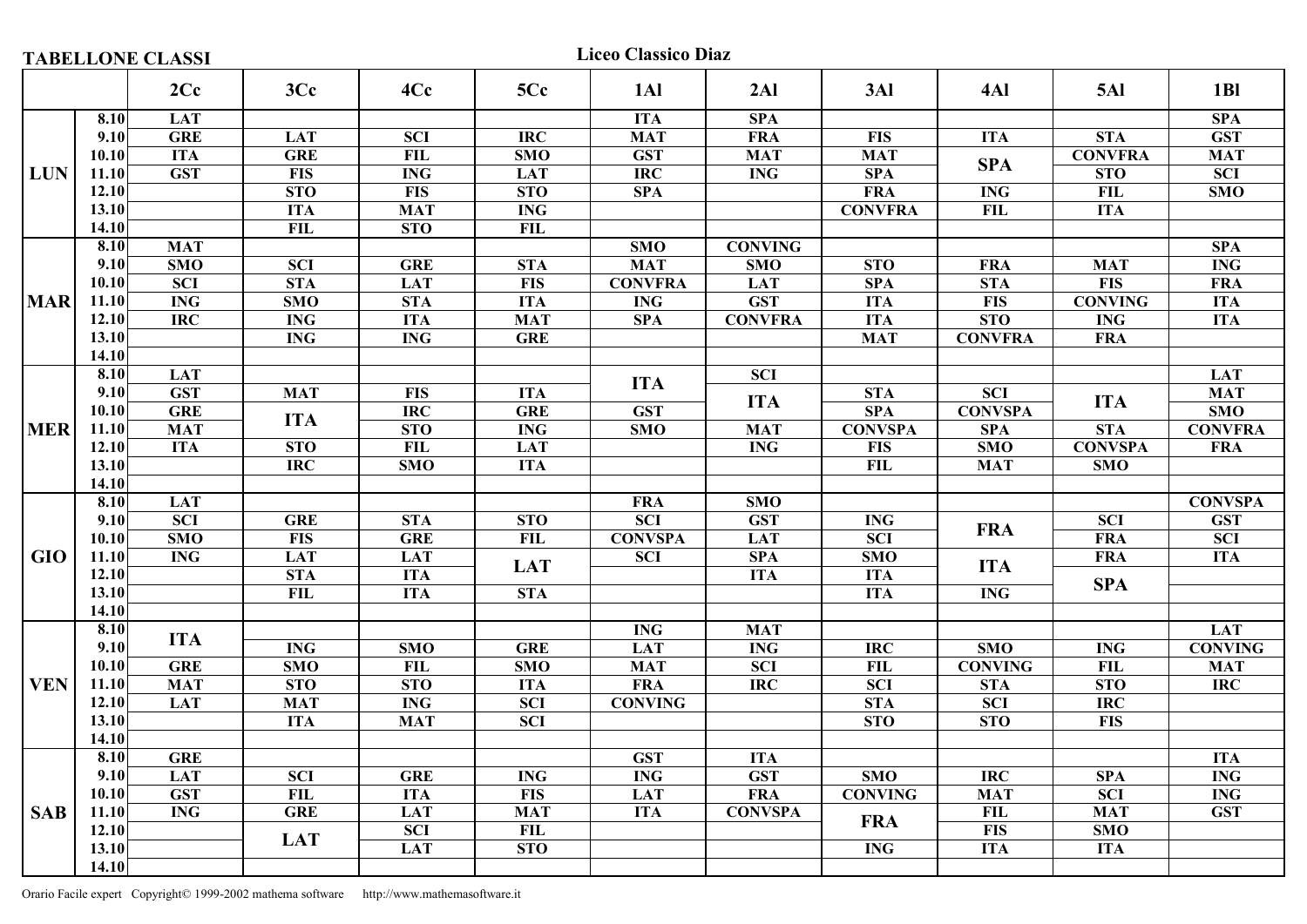**TABELLONE CLASSI** Liceo Classico Diaz

|            |       | 2B1                       | 3B1                     | 4Bl              | <b>5BI</b>       | 1 Asu            | 2Asu             | 3Asu                    | 1Bsu                      | 2Bsu                    | 1As                     |
|------------|-------|---------------------------|-------------------------|------------------|------------------|------------------|------------------|-------------------------|---------------------------|-------------------------|-------------------------|
|            | 8.10  | <b>MAT</b>                |                         |                  |                  | SUM              | <b>SPA</b>       |                         | $\overline{SCI}$          | <b>ITA</b>              | <b>LAT</b>              |
|            | 9.10  | SPA                       |                         |                  | <b>STO</b>       | <b>SPA</b>       | <b>ITA</b>       | SMO                     | SUM                       | <b>SCI</b>              | <b>GST</b>              |
|            | 10.10 | <b>ITA</b>                | <b>SPA</b>              | <b>ITA</b>       | FIL              | SMO              | <b>SUM</b>       | <b>STA</b>              | <b>SPA</b>                | <b>GST</b>              | <b>ITA</b>              |
| LUN        | 11.10 | <b>LAT</b>                | <b>ING</b>              | <b>CONVFRA</b>   | <b>ITA</b>       | SUM              | <b>GST</b>       | $\overline{\text{ING}}$ | <b>MAT</b>                | <b>MAT</b>              | <b>ITA</b>              |
|            | 12.10 |                           | FIL                     | <b>MAT</b>       | <b>CONVFRA</b>   | <b>GST</b>       | <b>SCI</b>       | <b>FIS</b>              |                           | <b>SMO</b>              |                         |
|            | 13.10 |                           | <b>STO</b>              | <b>FRA</b>       | <b>FIS</b>       |                  |                  | <b>MAT</b>              |                           |                         |                         |
|            | 14.10 |                           |                         |                  |                  |                  |                  |                         |                           |                         |                         |
|            | 8.10  | $\overline{\text{SMO}}$   |                         |                  |                  | <b>ITA</b>       | <b>ING</b>       |                         |                           | <b>SGE</b>              | <b>ING</b>              |
|            | 9.10  | <b>CONVFRA</b>            | <b>STA</b>              | <b>FIS</b>       | <b>ING</b>       | <b>ITA</b>       | <b>SGE</b>       | <b>SPA</b>              | <b>ITA</b>                | $\overline{\text{IRC}}$ | $\overline{SCI}$        |
|            | 10.10 | <b>CONVING</b>            | <b>SMO</b>              | <b>ING</b>       | <b>MAT</b>       | <b>MAT</b>       | $\overline{IRC}$ | <b>ITA</b>              | <b>ING</b>                | <b>SPA</b>              | $\overline{IRC}$        |
| <b>MAR</b> | 11.10 | <b>ING</b>                | <b>FRA</b>              | <b>SMO</b>       | <b>FRA</b>       | <b>ING</b>       | <b>MAT</b>       | <b>SGE</b>              | SMO                       | <b>SUM</b>              | <b>DIS</b>              |
|            | 12.10 | <b>SCI</b>                | <b>ITA</b>              | $\overline{STO}$ |                  | <b>MAT</b>       |                  | <b>SUM</b>              | <b>SGE</b>                | <b>ING</b>              | <b>ING</b>              |
|            | 13.10 |                           | <b>ITA</b>              | <b>SCI</b>       | <b>SPA</b>       |                  |                  | <b>FIL</b>              |                           |                         |                         |
|            | 14.10 |                           |                         |                  |                  |                  |                  |                         |                           |                         |                         |
|            | 8.10  | <b>SPA</b>                |                         |                  |                  | <b>SGE</b>       | <b>ITA</b>       |                         | <b>SPA</b>                | <b>MAT</b>              | $\overline{\text{SMO}}$ |
|            | 9.10  | <b>MAT</b>                | <b>FRA</b>              | <b>ITA</b>       | <b>STA</b>       | $\overline{IRC}$ | <b>SPA</b>       | <b>SPA</b>              | $\overline{\textbf{GST}}$ | SGE                     | <b>ITA</b>              |
|            | 10.10 |                           | <b>CONVFRA</b>          | <b>FIL</b>       | <b>SMO</b>       | <b>SPA</b>       | <b>SGE</b>       | <b>STA</b>              | <b>IRC</b>                | <b>ING</b>              | <b>ITA</b>              |
| <b>MER</b> | 11.10 | <b>ITA</b>                | <b>FIS</b>              | <b>ITA</b>       | <b>STO</b>       | <b>GST</b>       | SMO              | <b>IRC</b>              | <b>SGE</b>                | <b>ITA</b>              | <b>FIS</b>              |
|            | 12.10 | <b>GST</b>                | $\overline{SCI}$        | <b>STO</b>       |                  |                  | <b>MAT</b>       | SMO                     | <b>MAT</b>                |                         | <b>MAT</b>              |
|            | 13.10 |                           | <b>MAT</b>              | <b>STA</b>       | <b>ITA</b>       |                  |                  | <b>MAT</b>              |                           |                         |                         |
|            | 14.10 |                           |                         |                  |                  |                  |                  |                         |                           |                         |                         |
|            | 8.10  | <b>FRA</b>                |                         |                  |                  | <b>ING</b>       | <b>SGE</b>       |                         | <b>ITA</b>                | <b>SCI</b>              | <b>GST</b>              |
|            | 9.10  | <b>GST</b>                |                         | SMO              | <b>MAT</b>       | <b>SUM</b>       | <b>ING</b>       | <b>SGE</b>              | SMO                       | <b>SPA</b>              | <b>LAT</b>              |
|            | 10.10 | <b>LAT</b>                | <b>ITA</b>              | <b>FIL</b>       | <b>FIS</b>       | <b>SGE</b>       | <b>GST</b>       | <b>SPA</b>              | <b>ING</b>                | <b>SUM</b>              | <b>MAT</b>              |
| <b>GIO</b> | 11.10 | <b>CONVSPA</b>            | <b>STO</b>              | <b>MAT</b>       | <b>ING</b>       | <b>GST</b>       | ${\bf SUM}$      | <b>ING</b>              | <b>SGE</b>                | <b>GST</b>              | <b>DIS</b>              |
|            | 12.10 |                           | $\overline{\text{ING}}$ | $\overline{SCI}$ | <b>FIL</b>       |                  |                  | <b>ITA</b>              | SUM                       |                         |                         |
|            | 13.10 |                           | <b>SMO</b>              | <b>FIS</b>       | <b>SCI</b>       |                  |                  | FIL                     |                           |                         |                         |
|            | 14.10 |                           |                         |                  |                  |                  |                  |                         |                           |                         |                         |
|            | 8.10  | <b>ING</b>                |                         |                  |                  | <b>ITA</b>       |                  |                         | <b>MAT</b>                | <b>SGE</b>              | <b>MAT</b>              |
|            | 9.10  | <b>SCI</b>                | <b>MAT</b>              | <b>IRC</b>       | <b>ITA</b>       | <b>ITA</b>       | <b>ITA</b>       | <b>SGE</b>              | <b>SPA</b>                | <b>SMO</b>              | <b>SCI</b>              |
|            | 10.10 | $\overline{\textbf{SMO}}$ | <b>SCI</b>              | <b>FRA</b>       | $\overline{IRC}$ | SGE              | <b>SPA</b>       |                         | <b>GST</b>                |                         | SMO                     |
| <b>VEN</b> | 11.10 | <b>MAT</b>                | <b>FIS</b>              | <b>SPA</b>       | <b>CONVING</b>   | $\overline{SCI}$ | SMO              | <b>ITA</b>              | <b>SUM</b>                | <b>ITA</b>              | <b>FIS</b>              |
|            | 12.10 |                           | FIL                     | <b>ING</b>       |                  | <b>SPA</b>       | <b>SCI</b>       | <b>STO</b>              |                           | <b>MAT</b>              | <b>MAT</b>              |
|            | 13.10 |                           | <b>IRC</b>              | <b>SPA</b>       | <b>FRA</b>       |                  |                  | <b>STO</b>              |                           |                         |                         |
|            | 14.10 |                           |                         |                  |                  |                  |                  |                         |                           |                         |                         |
|            | 8.10  | <b>IRC</b>                |                         |                  |                  | <b>SCI</b>       | <b>ING</b>       |                         | <b>ITA</b>                | <b>ING</b>              | <b>MAT</b>              |
|            | 9.10  | <b>GST</b>                | <b>CONVING</b>          | <b>FRA</b>       | <b>SPA</b>       | <b>ING</b>       | <b>MAT</b>       | <b>SUM</b>              | <b>GST</b>                | <b>GST</b>              | <b>ING</b>              |
|            | 10.10 | <b>FRA</b>                | <b>CONVSPA</b>          | <b>STA</b>       | <b>SCI</b>       | SMO              | <b>SUM</b>       | <b>FIS</b>              | <b>ING</b>                | <b>SPA</b>              | <b>GST</b>              |
| <b>SAB</b> | 11.10 | <b>ING</b>                | <b>STA</b>              | <b>CONVING</b>   | SMO              | <b>MAT</b>       | <b>GST</b>       | <b>ING</b>              | $\overline{SCI}$          | <b>SUM</b>              | <b>LAT</b>              |
|            | 12.10 | <b>ITA</b>                | <b>SPA</b>              | <b>SPA</b>       | <b>CONVSPA</b>   |                  |                  | <b>SUM</b>              |                           |                         |                         |
|            | 13.10 |                           | <b>FRA</b>              | <b>CONVSPA</b>   | <b>STA</b>       |                  |                  | <b>MAT</b>              |                           |                         |                         |
|            | 14.10 |                           |                         |                  |                  |                  |                  |                         |                           |                         |                         |
|            |       |                           |                         |                  |                  |                  |                  |                         |                           |                         |                         |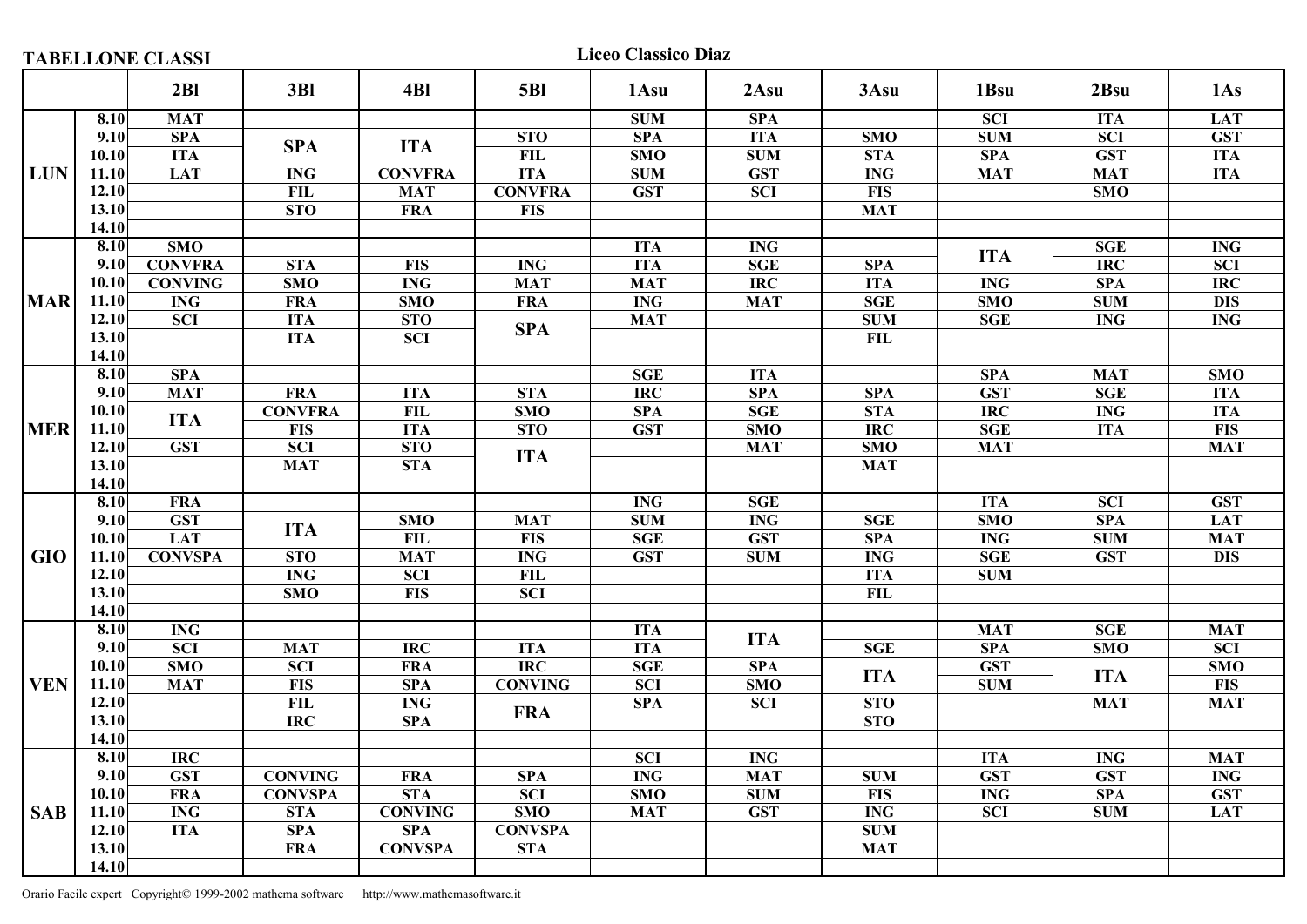**TABELLONE CLASSI** Liceo Classico Diaz

|            |       | 2As                       | 3As        | 4As             | 1Bs        | 2Bs                       | 3Bs                     | 4Bs             | 1C <sub>s</sub>         | 2Cs        | 3Cs                     |
|------------|-------|---------------------------|------------|-----------------|------------|---------------------------|-------------------------|-----------------|-------------------------|------------|-------------------------|
|            | 8.10  |                           |            |                 | <b>ITA</b> |                           |                         |                 | <b>GST</b>              |            |                         |
|            | 9.10  |                           | <b>LAT</b> | <b>ING</b>      |            | <b>GST</b>                | <b>ING</b>              | <b>FIS</b>      | <b>ING</b>              | <b>LAT</b> | <b>SCI</b>              |
|            | 10.10 | <b>ITA</b>                | FIL        | <b>LAT</b>      | <b>ITA</b> | <b>ING</b>                | <b>SCI</b>              | <b>MAT</b>      | <b>DIS</b>              | <b>ITA</b> | <b>ING</b>              |
| LUN        | 11.10 | <b>GST</b>                | <b>ING</b> | <b>MAT</b>      | <b>MAT</b> | <b>LAT</b>                | <b>FIS</b>              | <b>FIL</b>      | <b>FIS</b>              | <b>FIS</b> | <b>ITA</b>              |
|            | 12.10 | <b>MAT</b>                | <b>ITA</b> | <b>FIS</b>      | <b>FIS</b> | <b>IRC</b>                | <b>MAT</b>              | SMO             | <b>MAT</b>              | <b>MAT</b> | $\overline{DIS}$        |
|            | 13.10 | <b>LAT</b>                | FIL        | <b>ITA</b>      |            | <b>MAT</b>                | <b>FIL</b>              | <b>ING</b>      |                         |            | <b>SCI</b>              |
|            | 14.10 |                           |            |                 |            |                           |                         |                 |                         |            |                         |
|            | 8.10  |                           |            |                 | <b>LAT</b> |                           |                         |                 | $\overline{SCI}$        |            |                         |
|            | 9.10  | <b>ING</b>                | <b>SCI</b> | <b>SCI</b>      | <b>SCI</b> | <b>ITA</b>                | <b>LAT</b>              | <b>STO</b>      | <b>ITA</b>              | <b>ING</b> | <b>FIS</b>              |
|            | 10.10 | <b>DIS</b>                | MAT        | $\overline{FL}$ | <b>MAT</b> | <b>SCI</b>                | <b>ITA</b>              | <b>SCI</b>      |                         | <b>MAT</b> | $\overline{\text{SMO}}$ |
| <b>MAR</b> | 11.10 | <b>MAT</b>                | <b>STO</b> | <b>IRC</b>      | <b>ING</b> | <b>FIS</b>                |                         | <b>ITA</b>      | <b>LAT</b>              | <b>ING</b> | <b>STO</b>              |
|            | 12.10 | <b>FIS</b>                | <b>IRC</b> | SMO             |            | <b>SMO</b>                | <b>LAT</b>              |                 |                         | <b>SCI</b> | FL                      |
|            | 13.10 | $\overline{SCI}$          | <b>FIS</b> | <b>STO</b>      |            |                           | <b>STO</b>              | <b>LAT</b>      |                         | <b>DIS</b> | $\overline{SCI}$        |
|            | 14.10 |                           |            |                 |            |                           |                         |                 |                         |            |                         |
| <b>MER</b> | 8.10  |                           |            |                 | <b>DIS</b> |                           |                         |                 | $\overline{SCI}$        |            |                         |
|            | 9.10  | <b>MAT</b>                | <b>ING</b> | <b>DIS</b>      | <b>IRC</b> | <b>LAT</b>                | <b>MAT</b>              | <b>SCI</b>      | <b>MAT</b>              | <b>GST</b> | <b>LAT</b>              |
|            | 10.10 | $\overline{SCI}$          | <b>SCI</b> | <b>LAT</b>      | <b>GST</b> | <b>ING</b>                | $\overline{\text{SMO}}$ | <b>MAT</b>      | $\overline{\text{SMO}}$ | <b>ITA</b> | $\overline{\text{ING}}$ |
|            | 11.10 | <b>MAT</b>                | <b>ITA</b> | <b>ING</b>      | <b>ITA</b> | <b>MAT</b>                | <b>SCI</b>              | <b>DIS</b>      | <b>GST</b>              | <b>LAT</b> | SMO                     |
|            | 12.10 | SMO                       |            | <b>MAT</b>      | <b>GST</b> |                           | <b>FIL</b>              | $\overline{RC}$ | <b>ITA</b>              | <b>MAT</b> | <b>MAT</b>              |
|            | 13.10 | <b>ING</b>                | <b>SMO</b> |                 |            |                           | $\overline{\text{ING}}$ | <b>ING</b>      |                         | <b>FIS</b> |                         |
|            | 14.10 |                           |            |                 |            |                           |                         |                 |                         |            |                         |
|            | 8.10  |                           |            |                 | <b>LAT</b> |                           |                         |                 | $\mathbf{ING}\,$        |            |                         |
|            | 9.10  | <b>FIS</b>                | <b>DIS</b> | <b>FIL</b>      | <b>SMO</b> | <b>ITA</b>                | <b>STO</b>              | <b>FIS</b>      | <b>MAT</b>              | <b>ING</b> | <b>ITA</b>              |
|            | 10.10 | <b>ITA</b>                | <b>FIS</b> | <b>ITA</b>      | <b>MAT</b> |                           | <b>DIS</b>              | <b>MAT</b>      | <b>ING</b>              | SMO        |                         |
| <b>GIO</b> | 11.10 | <b>GST</b>                | <b>MAT</b> |                 | <b>MAT</b> | <b>MAT</b>                | <b>FIS</b>              | <b>FIL</b>      | <b>MAT</b>              | <b>GST</b> | <b>FIS</b>              |
|            | 12.10 | <b>LAT</b>                | <b>MAT</b> | <b>FIS</b>      |            | $\overline{DIS}$          | <b>ITA</b>              | <b>LAT</b>      |                         | <b>MAT</b> | STO                     |
|            | 13.10 |                           | FIL        | <b>SCI</b>      |            | <b>GST</b>                | <b>LAT</b>              | <b>ITA</b>      |                         |            | <b>FIL</b>              |
|            | 14.10 |                           |            |                 |            |                           |                         |                 |                         |            |                         |
|            | 8.10  |                           |            |                 | <b>GST</b> |                           |                         |                 | $\overline{\text{SMO}}$ |            |                         |
|            | 9.10  | <b>ING</b>                | <b>SCI</b> | SMO             | <b>SMO</b> | <b>ITA</b>                | <b>IRC</b>              | <b>STO</b>      | <b>GST</b>              | <b>LAT</b> | <b>ING</b>              |
|            | 10.10 | <b>IRC</b>                | <b>STO</b> | <b>LAT</b>      | <b>FIS</b> | <b>LAT</b>                | <b>FIL</b>              | <b>ING</b>      | <b>ITA</b>              | <b>ITA</b> | <b>MAT</b>              |
| <b>VEN</b> | 11.10 | <b>LAT</b>                | <b>ITA</b> | <b>STO</b>      | <b>MAT</b> | SMO                       | $\overline{SCI}$        | <b>DIS</b>      | $\overline{IRC}$        |            | <b>MAT</b>              |
|            | 12.10 | <b>SMO</b>                | <b>LAT</b> | <b>ING</b>      | <b>SCI</b> | <b>SCI</b>                | <b>MAT</b>              | SMO             | <b>LAT</b>              | <b>DIS</b> | <b>LAT</b>              |
|            | 13.10 |                           | SMO        | <b>DIS</b>      |            | $\overline{\text{ING}}$   | <b>ING</b>              | <b>SCI</b>      |                         |            | <b>FIL</b>              |
|            | 14.10 |                           |            |                 |            |                           |                         |                 |                         |            |                         |
|            | 8.10  |                           |            |                 | <b>ING</b> |                           |                         |                 | <b>DIS</b>              |            |                         |
|            | 9.10  | <b>DIS</b>                | <b>ING</b> | <b>MAT</b>      | <b>LAT</b> | <b>MAT</b>                | <b>ITA</b>              | <b>FIL</b>      | <b>FIS</b>              | <b>SCI</b> | <b>DIS</b>              |
|            | 10.10 | <b>ITA</b>                | <b>FIS</b> | <b>FIS</b>      | <b>ING</b> | <b>DIS</b>                | <b>MAT</b>              | <b>LAT</b>      | <b>MAT</b>              | <b>IRC</b> | <b>FIS</b>              |
| <b>SAB</b> | 11.10 | $\overline{\textbf{GST}}$ | <b>MAT</b> | FIL             | <b>DIS</b> | $\overline{\textbf{GST}}$ | SMO                     | <b>MAT</b>      | <b>LAT</b>              | <b>MAT</b> | <b>LAT</b>              |
|            | 12.10 | <b>MAT</b>                | <b>DIS</b> | <b>ITA</b>      |            | <b>FIS</b>                | <b>FIS</b>              | <b>ITA</b>      |                         | SMO        | <b>IRC</b>              |
|            | 13.10 |                           | <b>LAT</b> | <b>SCI</b>      |            |                           | <b>DIS</b>              | <b>FIS</b>      |                         | <b>GST</b> | <b>ITA</b>              |
|            | 14.10 |                           |            |                 |            |                           |                         |                 |                         |            |                         |